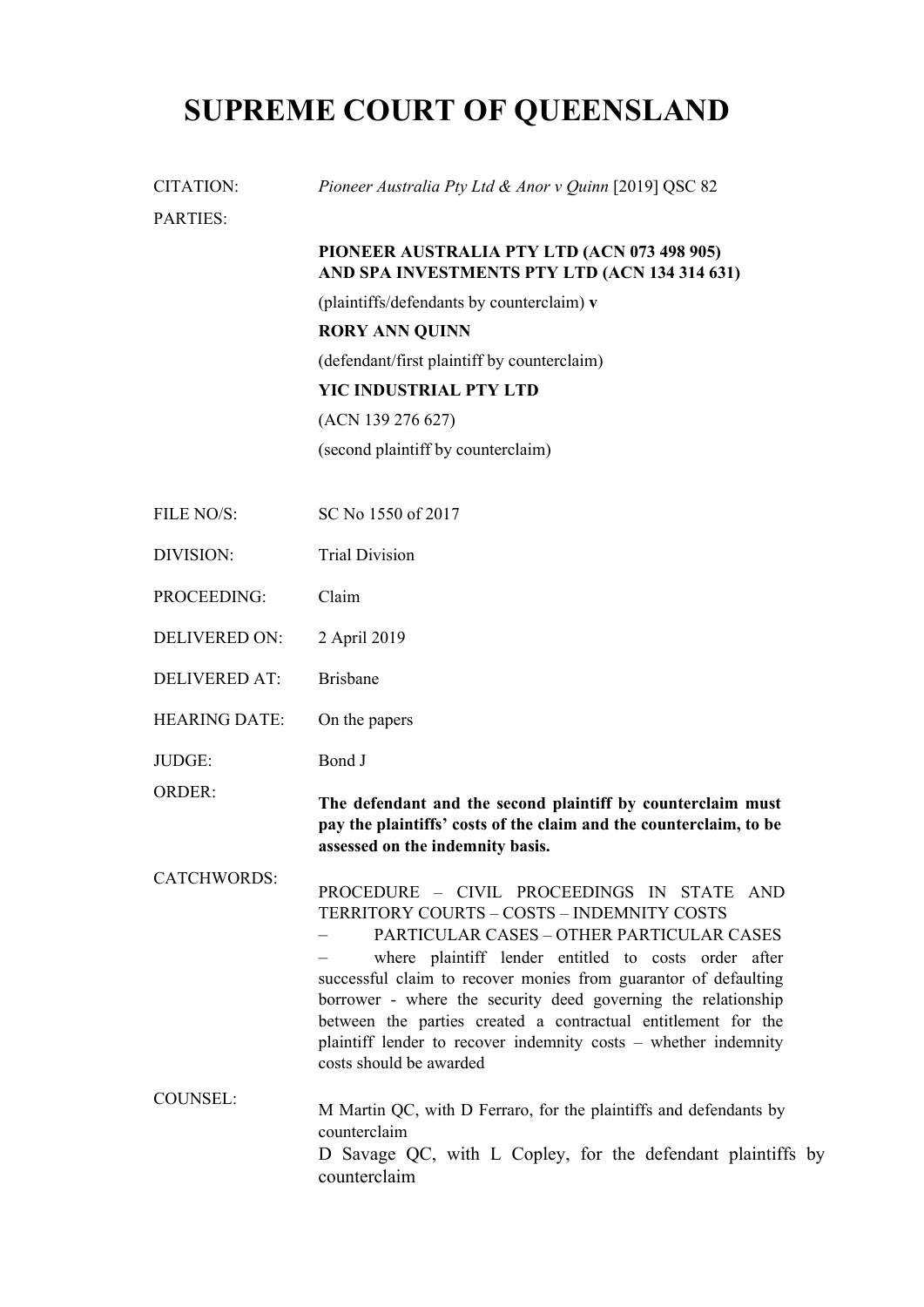- [1] For the reasons set out in my principal judgment in this proceeding (*Pioneer Australia Pty Ltd & Anor v Quinn* [2019] QSC 72) I made the following orders:
	- (a) The parties are directed to bring in minutes of an order dismissing the counterclaim and giving the plaintiffs judgment against the defendant in an amount together with interest consistent with the reasons for judgment.
	- (b) I will hear the parties on the orders which should be made as to costs. [2] The minutes of order which the parties brought in were –
		- (a) judgment for the plaintiffs on the claim, in the sum of \$7,146,275.00, plus interest upon that amount at the rate of 20% per annum, compounding monthly until the date of payment; and
		- (b) the counterclaim is dismissed, and, accordingly, I made those orders.
- [3] I directed further submissions to be provided in respect of costs because there was a pleaded claim by the plaintiffs that costs should be awarded on the indemnity basis, on the grounds that the terms of the security deed between the parties so provided, and there had not been any submissions which responded to that claim.
- [4] Having now received the further submissions, these reasons express my decision on the question of costs. I will use the terminology which I used in my previous reasons.
- [5] The plaintiffs relied on the definition of "the moneys hereby secured" in clause 1 of the security deed and on the terms of clause D5 of the security deed to contend that, given that there was a contractual entitlement for the plaintiff to recover its costs on an indemnity basis, the court should exercise its discretion in that way. They contended that any such costs order should include the costs of defending the counterclaim because the counterclaim was, in effect, a defence to the plaintiffs' claim for recovery of money owing pursuant to the guarantee provided by the defendant and could not be regarded as a separate proceeding divorced from the plaintiffs' claim.
- [6] The defendant and YIC resisted that order. They asserted as follows:
	- 1. Clause 3 of the Mortgage securing the debt provides : "All costs charges expenses and payments which may be made by the Mortgagee in or about the ... enforcement or attempted exercise or enforcement of any power right or remedy ... owing to the breach of or default in any covenant ... shall be payable by the Mortgagor ... such costs charges expenses and payments insofar as they are Solicitors fees shall be calculated as the case requires on the Queensland Law Society Incorporated Conveyancing Scale for the time being in force ... ";
	- 2. On this basis the costs order should be limited to costs on the standard basis;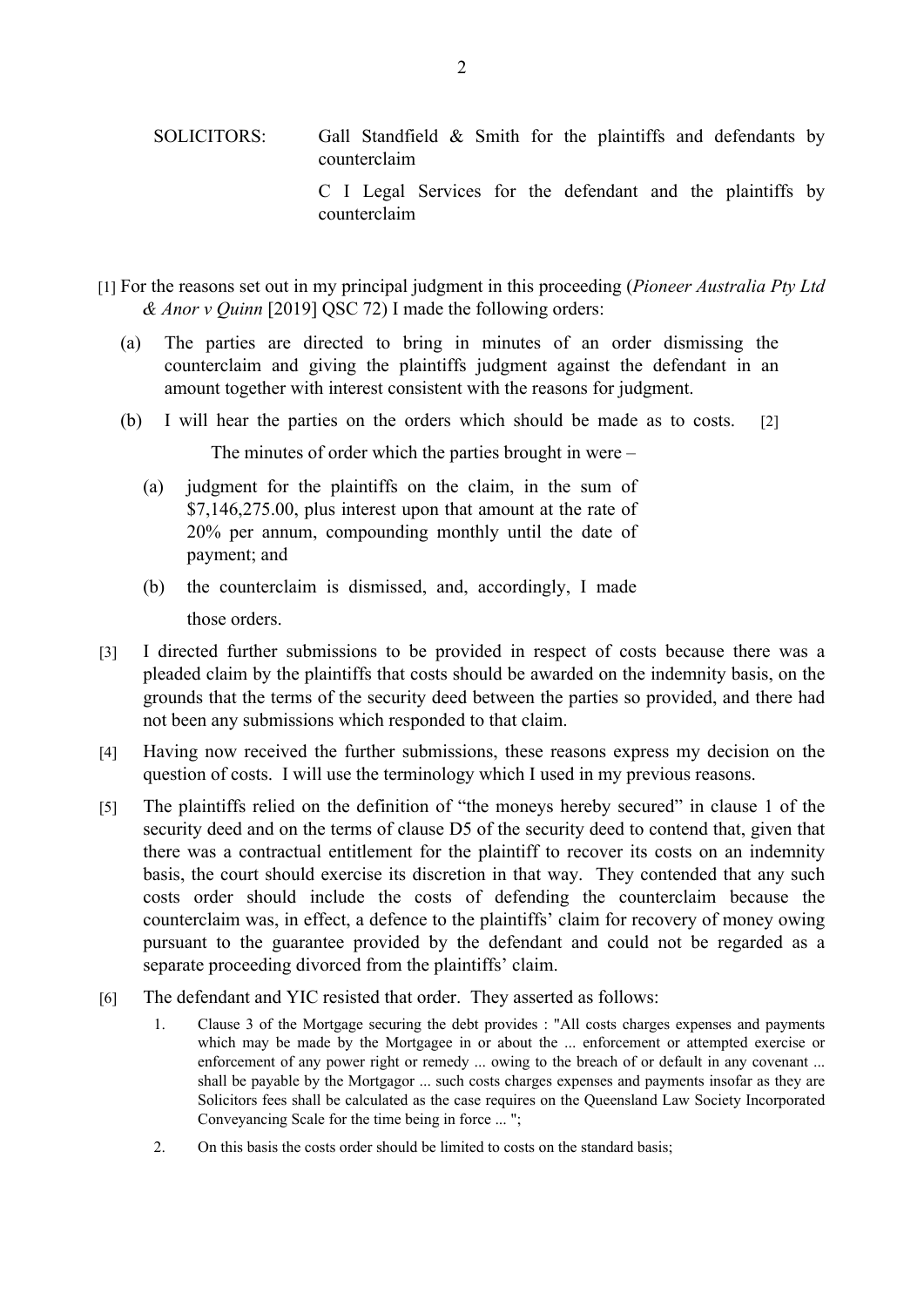- 3. In the event that clause D5 of the Security Deed is effective to enable the plaintiffs to recover costs of the Claim on an indemnity basis it is submitted that the costs of defending the counterclaim ought to be assessed on the standard basis.
- [7] The security deed was the principal instrument which governed the agreement by the plaintiffs (referred to as "the Lender") to lend monies to YIC (referred to as "the Borrower") and the terms on which YIC would repay those monies. It also expressed the terms of the guarantee pursuant to which the defendant (with her husband referred to as "the Guarantor") became liable to the plaintiffs consequent upon YIC's default.
- [8] By clause 3 of the security deed, YIC agreed to pay the plaintiffs "the moneys hereby secured". By clause 6, the defendant and her husband guaranteed the due and punctual payment to the plaintiffs by YIC of "the moneys hereby secured" and undertook to pay "the moneys hereby secured" to the plaintiffs as if they were the principal debtor, principal contractor and/or principal obligee.
- [9] By clause 1(e) of the security deed "moneys hereby secured" was defined to include, amongst other things:
	- (a) the totality of all moneys, obligations and liabilities which are now or may hereafter become owing or payable to the Lender by the Borrower or the Guarantor or any of them on any account whatsoever and howsoever arising;
	- (b) all costs and expenses incurred by the Lender in consequence of default in payment of any such moneys or a breach of any of the provisions of the security deed; and
	- (c) all moneys which the Lender shall be at liberty to debit or charge to the Borrower and/or the Guarantor or to the account of the Borrower and/or the Guarantor pursuant to any other provision of the security deed.
- [10] Clause D5 of the security deed was broadly stated and elaborated upon the last category mentioned in the previous paragraph. The clause provided (emphasis added):

**The Lender** shall be at liberty and **is hereby authorised** from time to time without further authority than these presents, **to debit and charge the Borrower with all costs (including legal costs incurred on a solicitor and own client basis by the lender)**, charges and expenses … **which the Lender shall pay, incur**, sustain or be put to **in connection with** the account of the Borrower or the mortgaged premises or **this security** or the preparation or completion thereof **or the exercise or attempted exercise of any right, power, authority or remedy conferred on the Lender** … **under or by virtue of this security** or by statute together, with interest on all such moneys at the rate per annum prescribed in clause 4 hereof, **and the same shall be covered by this security and be portion of the moneys hereby secured**.

- [11] In my view the legal costs incurred on a solicitor and own client basis of pursuing the defendant as guarantor for the consequences of YIC's default in payment should be regarded as costs incurred by the plaintiffs either –
	- (a) in connection with the account of YIC;
	- (b) in connection with the security deed; or
	- (c) in connection with the exercise of rights and remedies conferred on the plaintiffs by the security deed.
- [12] The same may be said about the plaintiffs' costs of defending the counterclaim.
- [13] Moreover, the plaintiffs are correct when they say that the counterclaim was relied on by the defendant as part of the defence to the plaintiffs' claim. The costs of defending the